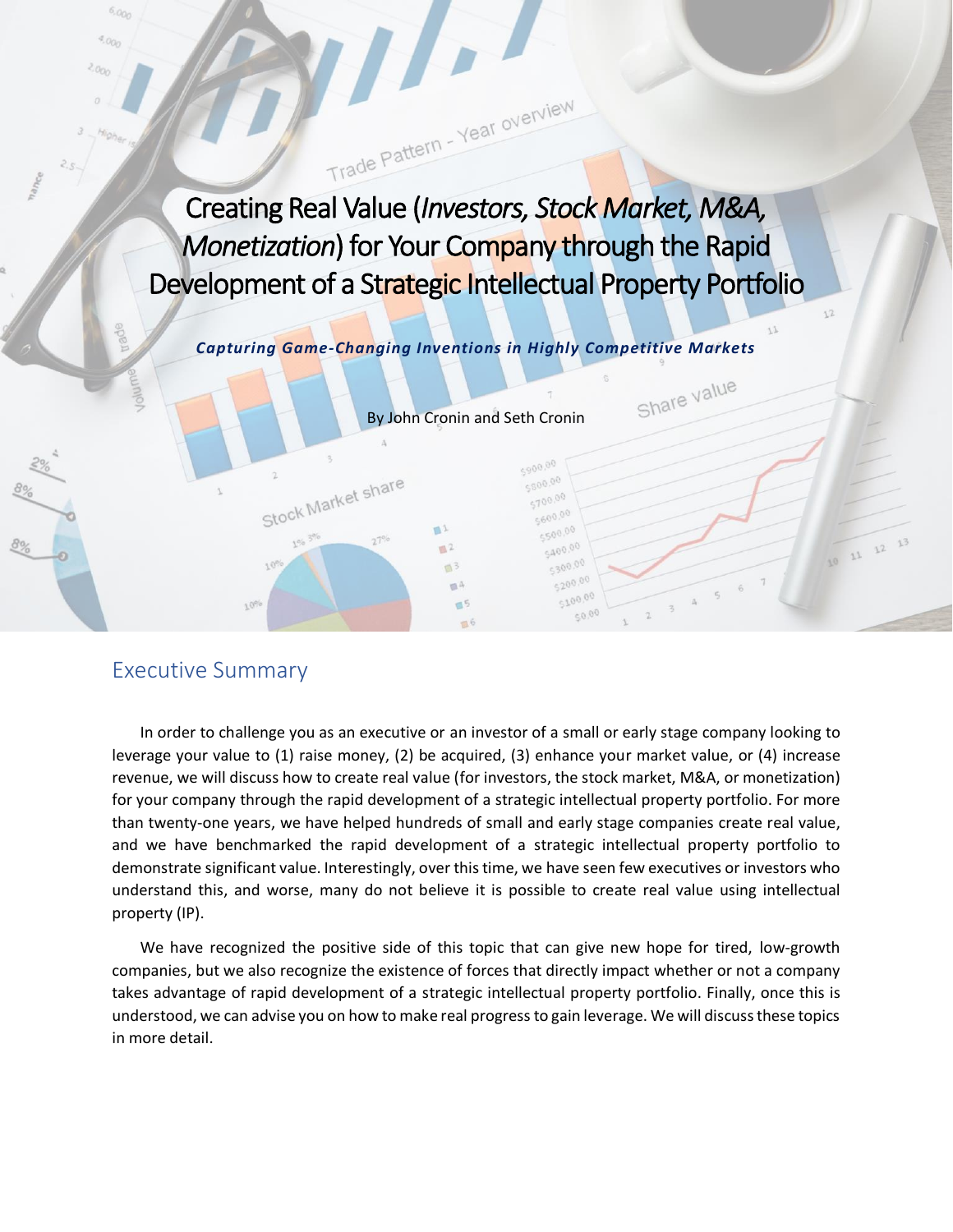- On the **positive side**, you will see that (1) your market has M&A value drivers related to patents, (2) you can begin to understand and take advantage of the ways investors value IP, and (3) there are unique monetization opportunities for early stage companies, such as IP asset-based lending.
- **There are forces that impact IP portfolio development,**such as (1) external forces, (2) internal forces, (3) how to use funding to successfully leverage IP, (4) you don't think you have any potential IP, or (5) you are cost-conscious and think IP is too expensive.
- **This all leads to insight on ways to make real progress**, such as how to (1) leverage your IP when you lack the funding, (2) align with investors to secure funding, (3) understand the factors that determine whether your IP portfolio is weak and how to address these factors, and (4) understand how speed to the patent office plays a crucial role in portfolio development.

## Does your market have M&A value drivers related to patents?

Over the years, we have seen that many early stage companies with the foresight to build a strong IP portfolio tend to benefit handsomely in an M&A transaction. The example data in **Fig 1** represents

spaces we have formally evaluated. There is strong rationale as to why there is a "hockey stick" pattern in portfolios with more than 18-20 patents. Our experience in the tech M&A market has shown several factors that would tell us why, after 18-20 patents, there are high multiples to the M&A value. Patents are valued by how they support sales, marketing, operating business, and innovative position. There are some market sectors in which the value of patents is



an essential driver. Today, many markets have a convergence of technologies, and in these converged sectors, patents are incredibly valuable. There are many reasons why the "hockey stick" occurs at 18-20 patents:

- (1) It may be possible to easily conduct due diligence and invent around one or two patents, but as the portfolio grows, it becomes very difficult to do so. It is less believable that 18-20 patents can all be invented-around and devalued.
- (2) A portfolio of 18-20 patents provides a sort of innovation prestige, as it shows that the seller believes in and has invested in protecting his or her inventions.
- (3) A portfolio with 18-20 patents has a higher likelihood to fill the white spaces of the acquirer and, hence, appears as a better strategic fit.
- (4) A portfolio with 18-20 patents means the competitors have far less of a position and further, that the acquirer is less motivated to shop around for another acquisition as the threat of litigation becomes a risk.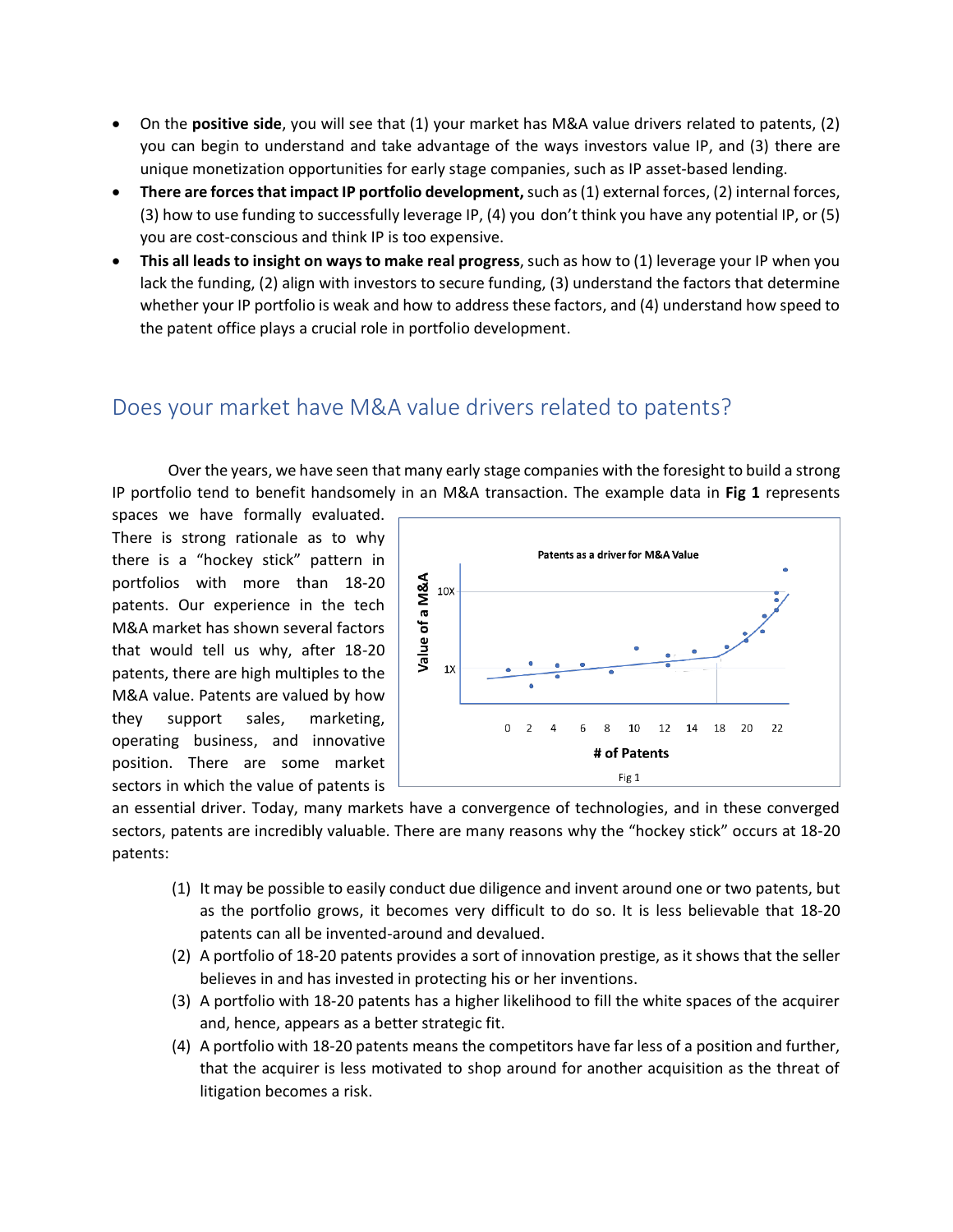- (5) A large patent portfolio is likely to show up in a large company's competitive intelligence, particularly if the 18-20 patents are within a one-to-two-year time frame. Such a portfolio may convince acquirers to act sooner rather than later, as value may be significantly higher in another year or two.
- (6) A strong portfolio of 18-20 patents adds security to the deal, as it's less likely that freedomto-operate issues will arise after the acquisition has closed.

#### *Will you take advantage of raising your valuation in M&A by quickly developing a strong IP Portfolio?*

#### Does your investor think IP is valuable?

Over the past twenty-one years, we have dealt with many investors. As shown in **Fig 2**, many investors' belief in IP is based upon his or her experience (or lack thereof) in IP used in transactions of



previous deals. Take, for example, the investor on the far right, who thinks IP has tremendous value and should be developed quickly and robustly. This investor likely made a very big hit on some deals where he or she saw IP

creating high valuations, or large litigation wins, for example. Our investor on the other end of the spectrum just generically sees no value in IP. This could be for many reasons, such as the investor's lack of experience in IP-related deals, or perhaps this investor believes value is created in other ways, such as building revenue growth. As you look across the spectrum, there are many different reasons investors have suggested as to why IP has value. However, it should be noted, that the investor on the far right could come into the same company as the investor on the far left, or vice versa.

*This means that the company value is related to investors' belief in IP and not the value of IP of the company.* This, unfortunately, creates a paradigm for the executive team. *The only way to shift the perspective of the investors on the left is with data, such as showing these investors the potential of the IP and the path to ROI.*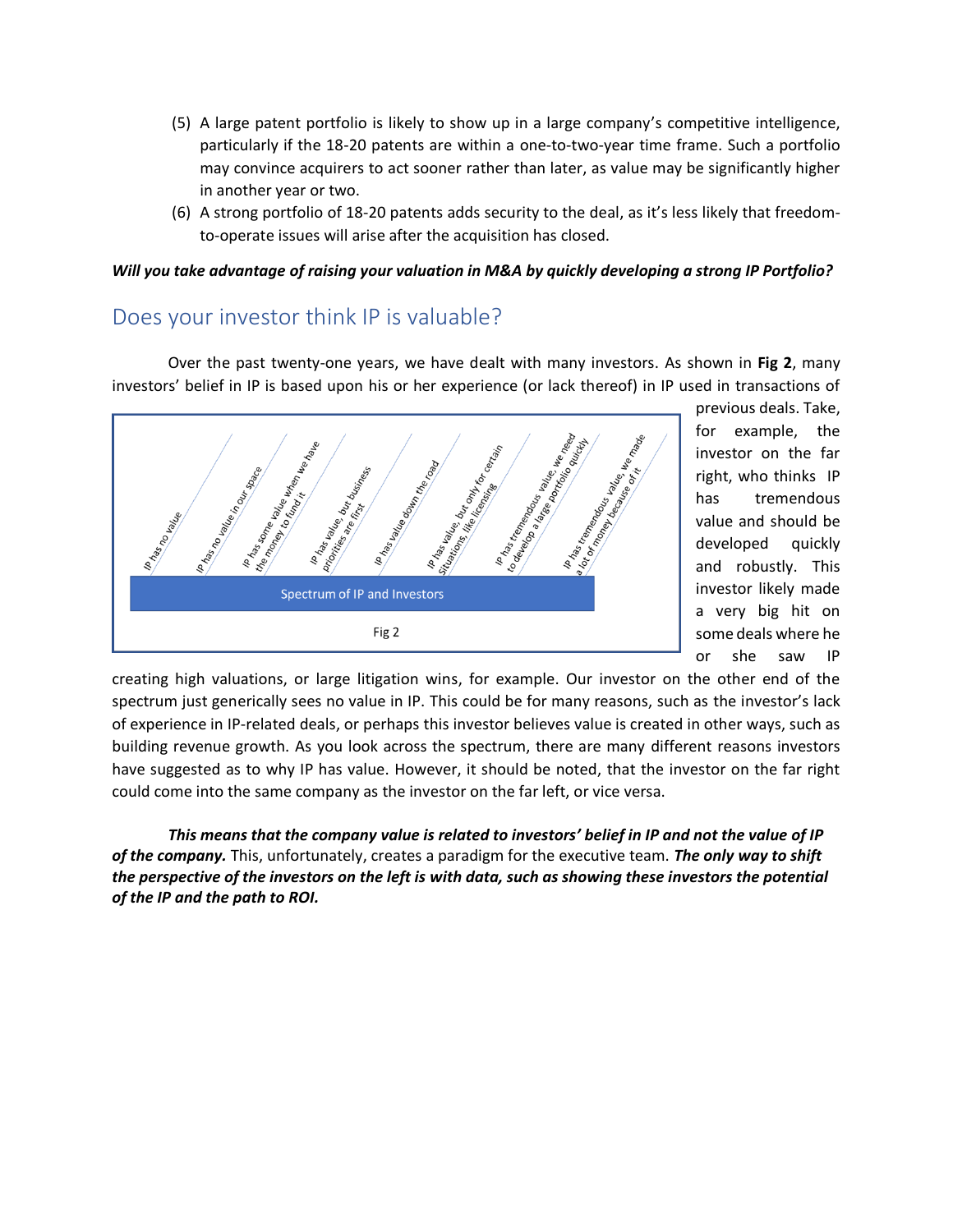## Unique Monetization for early stage companies – IP Asset-Based-Lending

Asset-based lending (ABL) is a business loan secured by collateral (assets). For the present discussion, we will refer only to asset-based loans as a loan or a line of credit that is secured by patents. Having a large portfolio (i.e., greater than twenty patents) provides a much higher probability of the loan being approved. Typically, borrowers of an ABL want the loan to help the business grow; for example, they may desire the loan in order to fulfill a contract in place that needs working capital to perform. The patents are used to backstop the loan; in the event the loan is not repaid, the ABL lender will take the patents and monetize them to repay the loan. Therefore, the patents need to be of high quality and of a certain size and, ideally, have evidence of use of other violators to increase the probability of obtaining the loan. ABL markets are growing at the time of writing this, and there are more ABL lenders in the market than are shown in **Fig 3**. We are seeing the ABL terms appear to be better than standard loans and we have seen that ABL lenders are better partners since they conduct due diligence of the business and the

| <b>Financial Entity Servicing IP Backed Loads</b> | Count  |
|---------------------------------------------------|--------|
| <b>Bank of America</b>                            | 60,093 |
| JPMorgan Chase                                    | 45,304 |
| <b>Morgan Stanley</b>                             | 24,244 |
| <b>Wells Fargo</b>                                | 1,001  |
| Citi                                              | 14,651 |
| <b>Deutsche Bank</b>                              | 14,583 |
| <b>Wilmington Trust</b>                           | 13,969 |
| Bank of New York Mellon (BNY Mellon)              | 11,462 |
| <b>Silicon Valley Bank</b>                        | 10,890 |
| <b>Credit Suisse</b>                              | 9,987  |
| <b>Barclays</b>                                   | 7,544  |
| <b>PNC Bank</b>                                   | 6,249  |
| Scotiabank                                        | 5,990  |
| Royal Bank of Canada                              | 5,288  |
| <b>US Bank</b>                                    | 5,014  |
| <b>GE Capital</b>                                 | 4,176  |
| <b>Antares Capital</b>                            | 3,296  |
| <b>Goldman Sachs</b>                              | 3,164  |
| Comerica                                          | 3,039  |
| <b>HSBC</b>                                       | 2,953  |
| FIG <sub>3</sub>                                  |        |

IP (technology). *Can you develop an IP portfolio to raise the probability and value of an ABL?*

## Are external forces driving you to develop an IP portfolio?

There are, without a doubt, strong *external forces* that can drive you to rapidly develop a strong IP portfolio. As shown in Fig 4, some of these external forces can be threatening to business. Suppose you



lost a major customer to a competitor that copied your key features. In this case, no IP means no recourse. Suppose you are raising money and you just received notice of a patent lawsuit from a competitor. This blocks your raise until the patent suit is settled. One very frequent complaint we hear is that the company is about to release a new product and finds, through a freedom-to-operate opinion, that a competitor's patent stands directly in the path of its new product that took several years to develop. Finally, a scenario we are called on frequently to help

fix is a situation where the CEO finds that even after receiving a Letter of Interest for a fundraise, he is stopped from proceeding to the next stages, as investor diligence shows no IP, which may be a requirement of the investor. These are just a few of the external forces that can drive a company to develop a portfolio, but many times, when it comes to these examples, it's too late. *Will you wait until it's too late?*

Are internal forces driving you to develop an IP portfolio?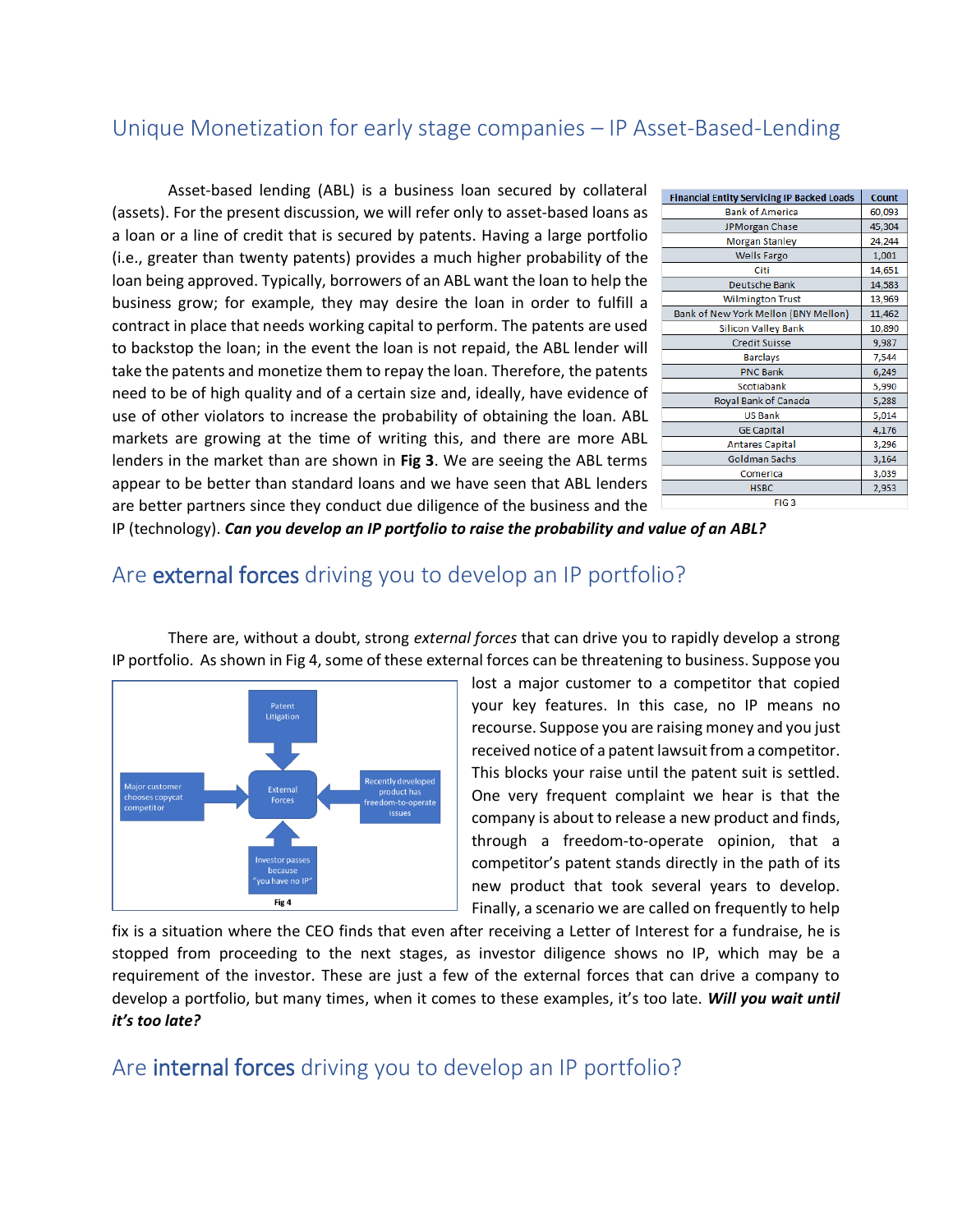A corollary to the external forces discussed previously are the strong *internal forces* that can drive

you to rapidly develop a strong IP portfolio. Many times, a company discovers a new direction that is overwhelmingly better than its existing direction; everyone gets excited but then realizes the company needs to obtain IP coverage immediately. Sometimes a company may find that it must leverage a new JV/partnership with an aggressive IP rights section of the agreement, forcing it to develop an immediate and strong IP process to get the IP portfolio in shape. A very common change within a company is the hiring of a new executive (CEO/CTO) with previous experience in leveraging IP, where the executive starts to drive a new IP program. Finally, a very important internal force is when a new board member with IP experience is brought on and recognizes the company needs to develop an IP portfolio quickly.

![](_page_4_Figure_2.jpeg)

Wherever the need comes from, an internal force wins out over the older forces that made IP less of a priority. The same company with a strong internal force pivots to make IP a key value driver in its future. Unfortunately, what this means is that there were years of value created that wasn't captured. *Will you wait for an internal force to wake you up to create value with your IP position?*

### You have the funding, but you will still fall behind!

![](_page_4_Picture_5.jpeg)

Why do innovators that have the funding still fail to take the time for internal documentation processes and the patent office requirements? The problem is emphasized for smaller and early stage companies where there is a lot of innovative capacity, but little expertise or time to get a solid IP portfolio built. With a long list of to-dos that may include everything from managing technical teams, researching competitors, and interviewing potential new hires to quality testing prototypes, negotiating contracts with vendors, or fine-tuning business plans for investors, when does the time

come to sit down and (1) understand the issues facing the business, (2) visualize what the IP landscape looks like, (3) understand the white space opportunities available, and (4) create a list of patentable inventions, draft figures, and articulate claim language? The answer, based on the conversations we've had with hundreds of companies is, likely, never. Worse, when the time finally comes to submit even a single patent application, the inventions patented are usually anything but strategic. Typically, such applications only cover the most recent product going out the door, instead of where the company is headed. With so many competing, urgent responsibilities, key innovators will only find the capacity to document top-of-mind ideas in a very "ad hoc" fashion, leaving the high future value, speculative technologies to languish until another day that may never come. This, of course, only considers the patent process. Other equally valuable, though less urgent, types intellectual property (IP), such as trade secrets and enabled publications, may be pushed even further towards the backburner of a company's invention pipeline. **Can you leverage your funding to ensure you don't fall behind?**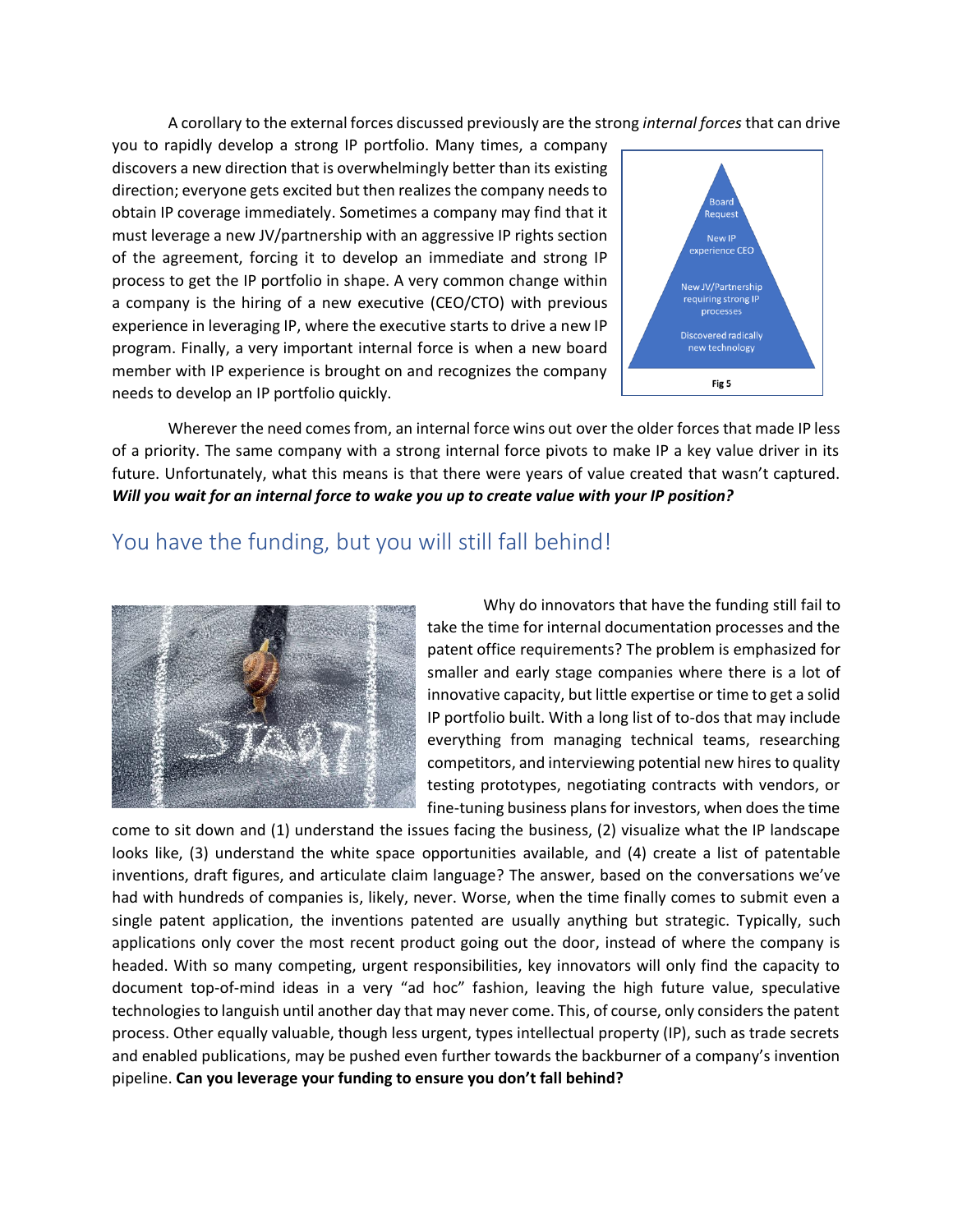## So, you don't think you have any IP?

There are a large group of executives that believe they really do not have IP in their company. This is a fundamental mistake. In the many companies to which we are routinely introduced, we have yet to find one that does not have IP. We have worked in many technology areas, from food to aerospace; we have seen time and again that if you have folks working on solving problems in business, in technology, you're

![](_page_5_Picture_2.jpeg)

likely developing IP. If you have certain ways you do things that you wouldn't want competitors to find out about, that's IP, likely in the form of trade secrets. If you have ideas that you are improving, but don't think it is financially worth it to file patents, that's IP in the form of enabled publications, that when published, provide you with freedom-to-operate, but more importantly, stop another company from patenting it and suing you. When you look at ideas and feel they are "obvious," well, that's a problem. The layman's definition of "obvious" is not the legal definition of "obviousness." You make a classic error by thinking the ideas generated by your team are obvious.

One of the most powerful patents IBM ever filed was a "cursor" invention, where the computer's cursor changed its shape based on the function the computer was in (exemplified as the blinking line which changed to a blinking insert block in a word processor). Fortunately, IBM patented the invention (instead of assuming it was obvious) and since you couldn't make a computer work without it, leveraged an industry. You may be thinking there is no IP in the company because none of the technical people are requesting to file patents; again, this is a problem, as most technical people, even the ones who have had patents, do not like the work involved to get a patent, usual work that must be done on their own time. You may think you don't have IP because you have never been hurt by not having it. That's like saying since I haven't had a heart attack, I won't keep myself in shape. You may find that you sell your company for the standard 1.2X revenue multiplier, never knowing IP could change that by 5X-10X. What if the acquirer was very motivated by IP? With no IP, you would have little to no value. What if investors want IP? Well, because you didn't invest in it, you are likely to miss the investment from that investor. Or, perhaps, try getting sued for patent infringement and having no IP trading cards with which to fight back. How about a competitor that decides to copy your product? No IP means no pushback. How about an employee that decides to leave and start his own company doing what you do? No trade secret program means likely no teeth in a trade secret theft litigation. *So, do you really think you have no IP, or are you convincing yourself you don't have IP?*

You are incredibly cost-conscious, is IP too expensive?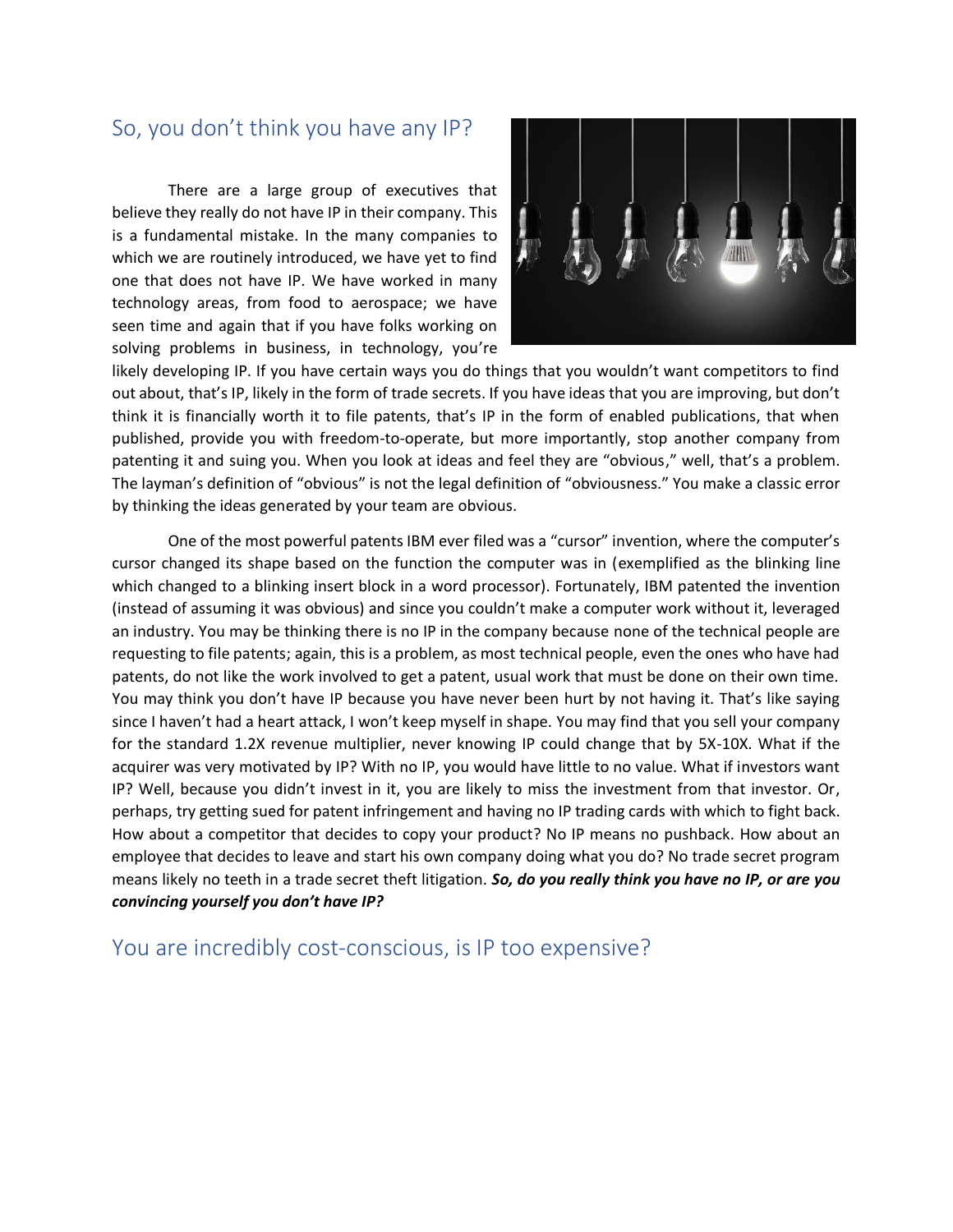Many executives tend to spend their time concerned with the important expense side of the business. In the disciplined mindset of preserving cash, it makes sense to consider IP matters as an expense. However, there are many times when being cost-conscious is taken too far. Consider a young person keeping their costs low to extend a low salary as far as possible. Wouldn't any parent recommend that the young person save something, even contributing to building their 401K as an asset? Over time, small investments can add up, generating enormous value. Likewise, intellectual property

![](_page_6_Picture_1.jpeg)

investment is an asset savings program. Without this, a company has no investment in the assets that clearly are worth a large percentage of the company. In today's market, [80% of a company's value is](https://www.businessintangibles.com/single-post/2015/03/11/Intangible-Assets-Increase-to-84-of-the-SP-500s-Value-in-2015-Report) held [in intangibles](https://www.businessintangibles.com/single-post/2015/03/11/Intangible-Assets-Increase-to-84-of-the-SP-500s-Value-in-2015-Report) assets, and it's likely that 50% of these intangibles are related to IP (e.g., trade secrets, patents, etc.) There are many instances where cost cuttings just really go too far. Many CEOs with whom we have worked have come to the long-term view that no matter what the cost pressures on the company, the company has no future without investment in its IP. **Will you let the cost management mindset eliminate the company's future value?**

# You do not have the funding to create and then leverage your IP and protect your future!

When innovators do not have the funding to adequately create and then to leverage the company's IP, it is usually because the company isn't aware of the opportunities others have found to use patents to get new funding. Here are a few of the opportunities we see:

![](_page_6_Picture_5.jpeg)

*Opportunity 1: Develop and leverage a list of ideas.* First, as the old adage goes, '*it takes money to make money*.' However, it only takes a little money to develop a plan that investors are likely to fund. You don't need patents or even provisional applications filed. But if instead you created a landscape or framework that describes the R&D, technology, and product areas, then identified the many valuable ideas (i.e., potential patents) that the investment could fund, you would have a compelling story for investors. As we discussed above,

when you find the right investors who believe in IP, it's simple to align with their interests.

*Opportunity 2*: **Develop a trade secret program.** Trade secrets are powerful and very inexpensive to capture and leverage. Many early stage companies do not have a practical trade secret process, nor have they systematically identified their trade secrets. By installing a trade secret process and trade secret registry, the company tremendously reduces the risk that its competition will gain access to valuable business processes and knowhow. Moreover, a trade secret process and registry can show the